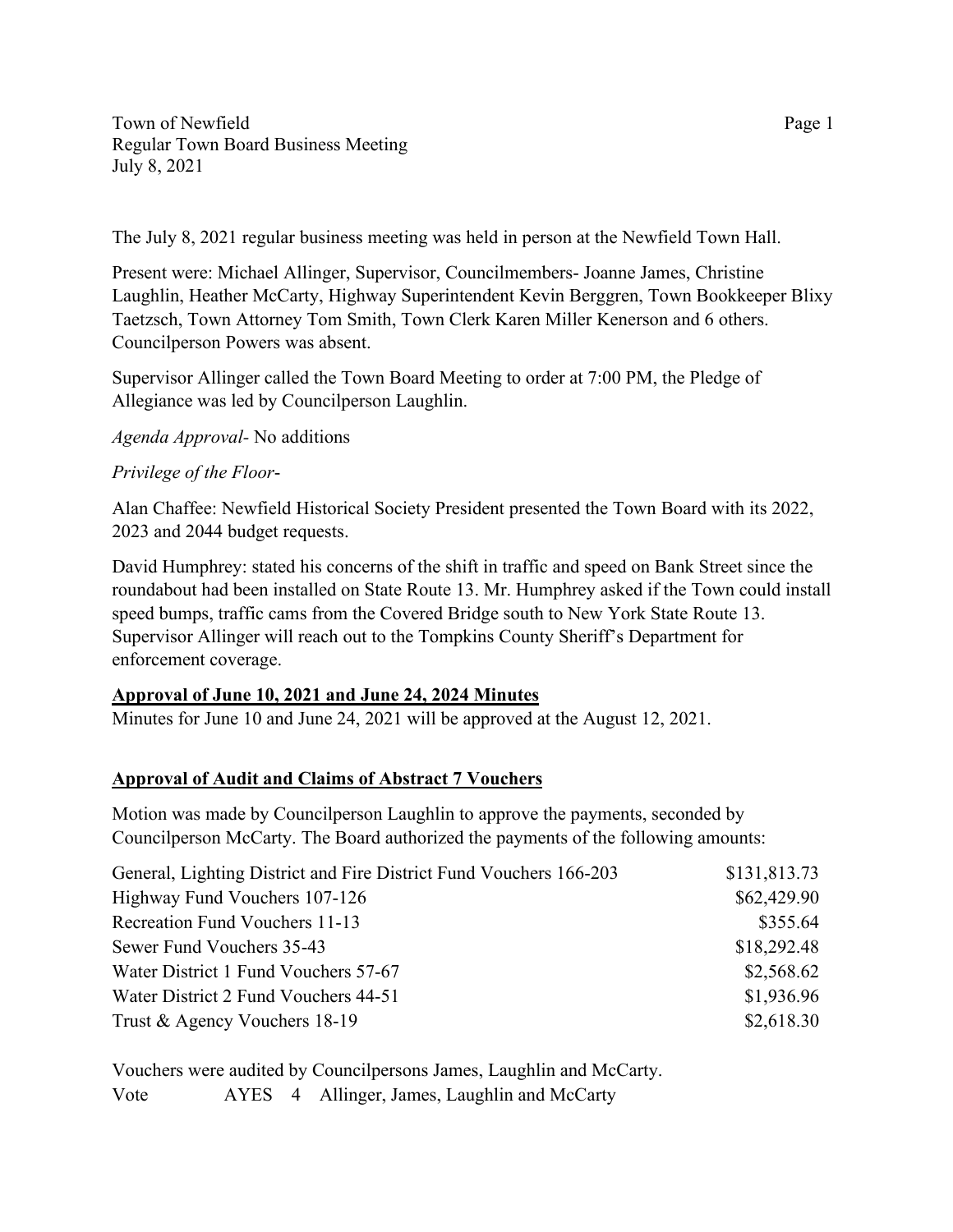Town of Newfield Page 2 Regular Town Board Business Meeting July 8, 2021

| NAY     | $\Omega$ |
|---------|----------|
| ABSENT  | 1 Powers |
| Carried |          |

#### **Reports**

*Highway Department-* Highway Superintendent Kevin Berggren stated work had begun on Old Payne Road and that paving would begin when weather permitted. Superintendent Berggren stated other projects included: culvert pipe installs, dirt roads were being cut over, dust oil and calcium were being applied and roadside mowing. The Covered Bridge steps and the Mill Park Pavilion issues have been corrected.

*Water/Sewer Department*- Water Supervisor Berggren reported the Town is still waiting for the water withdraw permit from the DEC for the new Pine Circle well.

*Recreation-* Recreation Supervisor Austin reported camp was in its second week and going well, the Pawlewicz family has completed the score board construction, it will be installed soon. The Girl Scouts will be presenting their service projects for the Community Park July 15, 2021 at 3:00 PM. Austin reported the Van Kirk Road Park Committee has discussed a ribbon cutting ceremony for the park, dedications and sponsorship signs need to be done. Fund raisers of a chicken BBQ and a 5 K run are being planned for the future. The Committee is looking for Board approval for field dedication names, this will be discussed at a future meeting. *Code Enforcement*- Code Enforcement Officer Alan Teeter was absent. Building Permits issued in June included-3 deck permits, 2 mobile home permits, 2 reroof, 1 home solar, and 1 pool and

2 new construction permits.

*Planning Board*- Leo Tidd reported a job description is being drafted for an intern position to help with amending the comprehensive plan. Mr. Tidd reported that TG Miller has been asked to design a plan for crosswalks at the Main St/Shaffer Road intersection. The solar law edits have been completed and a visual setback map will be presented at the next work session.

*Finance and Personnel*- Bookkeeper Blixy Taetzsch reported half of the recovery act funds will be available in 2021 and the second half in 2022. Summer camp is in full swing and this week was the first payroll. Supervisor Allinger and Bookkeeper Taetzsch met with Hunt Engineering to discuss what could be submitted using the State consolidated application. Bookkeeper Taetzsch is also gathering information to submit for the remaining \$15,000 of the State EPG grant for the sewer study now that it is complete.

*Climate Smart Communities*- Councilperson McCarty asked who was recording the information for the Bench Marking Resolution that was passed in 2018.